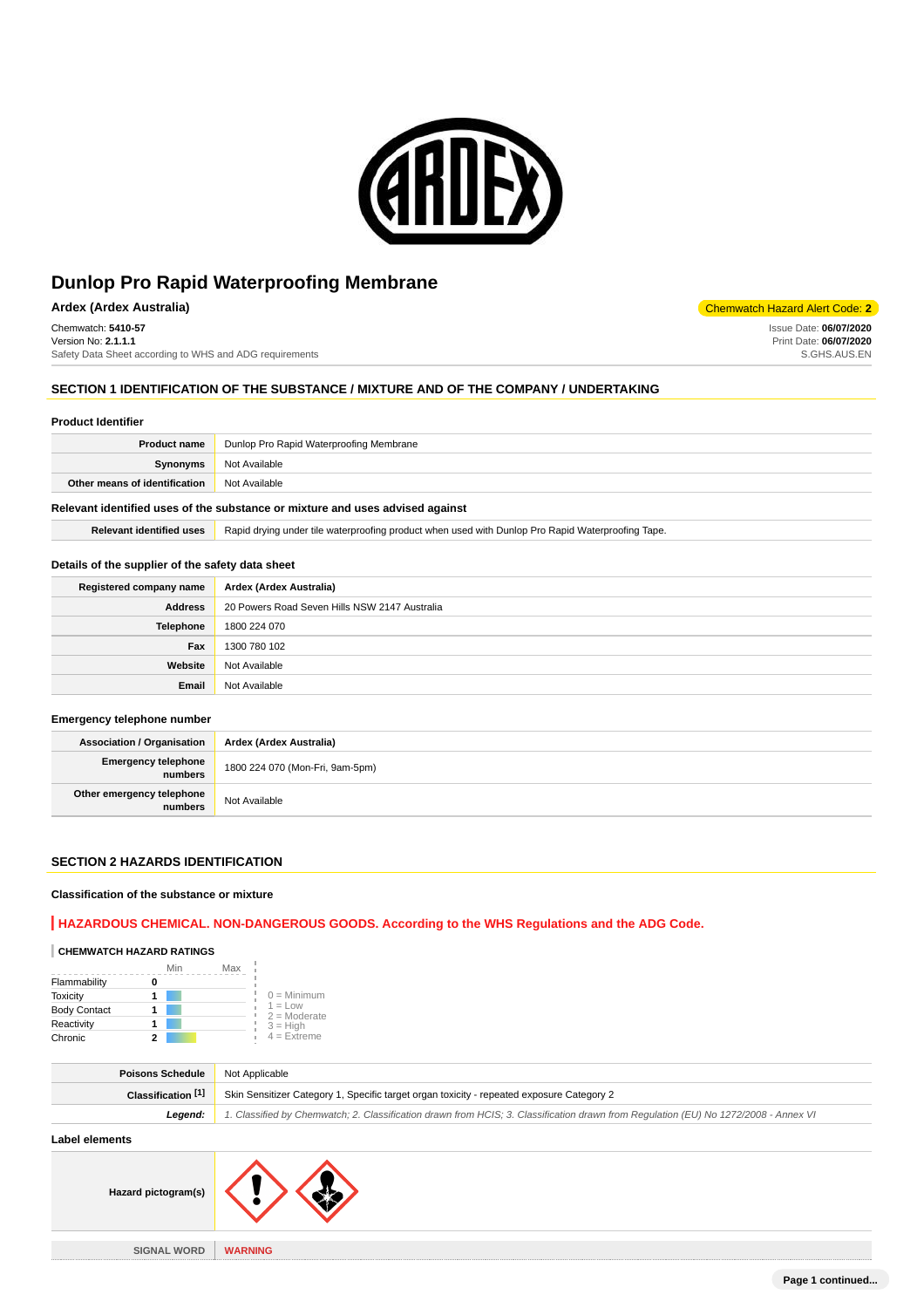### **Hazard statement(s)**

| H317                                         | May cause an allergic skin reaction.                                       |  |
|----------------------------------------------|----------------------------------------------------------------------------|--|
| H373                                         | May cause damage to organs through prolonged or repeated exposure.         |  |
| <b>Precautionary statement(s) Prevention</b> |                                                                            |  |
| P260                                         | Do not breathe mist/vapours/spray.                                         |  |
| P280                                         | Wear protective gloves/protective clothing/eye protection/face protection. |  |
| P272                                         | Contaminated work clothing should not be allowed out of the workplace.     |  |

#### **Precautionary statement(s) Response**

| P321 | Specific treatment (see advice on this label).          |
|------|---------------------------------------------------------|
| P363 | Wash contaminated clothing before reuse.                |
|      | <b>P302+P352</b> IF ON SKIN: Wash with plenty of water. |
| P314 | Get medical advice/attention if you feel unwell.        |

### **Precautionary statement(s) Storage**

Not Applicable

## **Precautionary statement(s) Disposal**

**P501** Dispose of contents/container to authorised hazardous or special waste collection point in accordance with any local regulation.

#### **SECTION 3 COMPOSITION / INFORMATION ON INGREDIENTS**

#### **Substances**

See section below for composition of Mixtures

#### **Mixtures**

| <b>CAS No</b> | %[weight] | Name                                       |
|---------------|-----------|--------------------------------------------|
| 7727-43-7     | $10 - 30$ | barium sulfate                             |
| 14808-60-7    | 10-30     | silica crystalline - quartz                |
| 1332-58-7     | $1 - 10$  | ball clay                                  |
| 13463-67-7    | $1 - 10$  | C.I. Piament White 6                       |
| 2682-20-4     | $<$ 1     | 2-methyl-4-isothiazolin-3-one              |
| Not Available | balance   | Ingredients determined not to be hazardous |

### **SECTION 4 FIRST AID MEASURES**

#### **Description of first aid measures**

| <b>Eye Contact</b>  | If this product comes in contact with the eyes:<br>Immediately hold eyelids apart and flush the eye continuously with running water.<br>Ensure complete irrigation of the eye by keeping eyelids apart and away from eye and moving the eyelids by occasionally lifting the upper<br>and lower lids.<br>▶ Continue flushing until advised to stop by the Poisons Information Centre or a doctor, or for at least 15 minutes.<br>Transport to hospital or doctor without delay.<br>► Removal of contact lenses after an eye injury should only be undertaken by skilled personnel.                                                                                                                                                                                                                                                                                                                                                                                                                                                                                                                                                                                                                                                 |
|---------------------|-----------------------------------------------------------------------------------------------------------------------------------------------------------------------------------------------------------------------------------------------------------------------------------------------------------------------------------------------------------------------------------------------------------------------------------------------------------------------------------------------------------------------------------------------------------------------------------------------------------------------------------------------------------------------------------------------------------------------------------------------------------------------------------------------------------------------------------------------------------------------------------------------------------------------------------------------------------------------------------------------------------------------------------------------------------------------------------------------------------------------------------------------------------------------------------------------------------------------------------|
| <b>Skin Contact</b> | If skin or hair contact occurs:<br>Immediately flush body and clothes with large amounts of water, using safety shower if available.<br>• Quickly remove all contaminated clothing, including footwear.<br>▶ Wash skin and hair with running water. Continue flushing with water until advised to stop by the Poisons Information Centre.<br>Transport to hospital, or doctor.                                                                                                                                                                                                                                                                                                                                                                                                                                                                                                                                                                                                                                                                                                                                                                                                                                                    |
| Inhalation          | If fumes or combustion products are inhaled remove from contaminated area.<br>Lay patient down. Keep warm and rested.<br>▶ Prostheses such as false teeth, which may block airway, should be removed, where possible, prior to initiating first aid procedures.<br>Apply artificial respiration if not breathing, preferably with a demand valve resuscitator, bag-valve mask device, or pocket mask as trained.<br>Perform CPR if necessary.<br>Transport to hospital, or doctor, without delay.                                                                                                                                                                                                                                                                                                                                                                                                                                                                                                                                                                                                                                                                                                                                 |
| Ingestion           | F IF SWALLOWED, REFER FOR MEDICAL ATTENTION, WHERE POSSIBLE, WITHOUT DELAY.<br>For advice, contact a Poisons Information Centre or a doctor.<br>• Urgent hospital treatment is likely to be needed.<br>In the mean time, qualified first-aid personnel should treat the patient following observation and employing supportive measures as indicated<br>by the patient's condition.<br>If the services of a medical officer or medical doctor are readily available, the patient should be placed in his/her care and a copy of the SDS<br>should be provided. Further action will be the responsibility of the medical specialist.<br>If medical attention is not available on the worksite or surroundings send the patient to a hospital together with a copy of the SDS.<br>Where medical attention is not immediately available or where the patient is more than 15 minutes from a hospital or unless instructed<br>otherwise:<br>INDUCE vomiting with fingers down the back of the throat, ONLY IF CONSCIOUS. Lean patient forward or place on left side (head-down<br>position, if possible) to maintain open airway and prevent aspiration.<br>NOTE: Wear a protective glove when inducing vomiting by mechanical means. |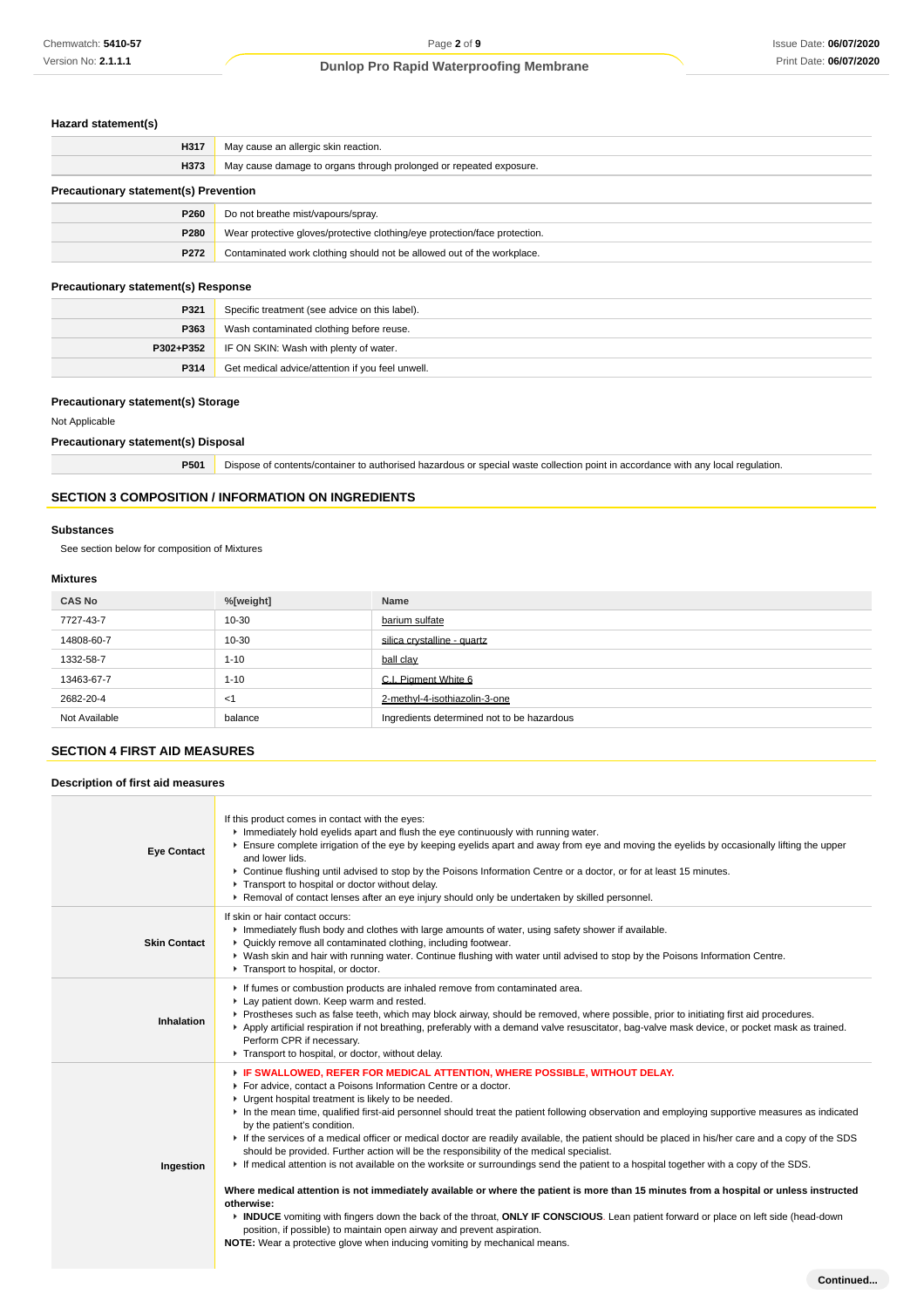**Indication of any immediate medical attention and special treatment needed**

Treat symptomatically.

### **SECTION 5 FIREFIGHTING MEASURES**

#### **Extinguishing media**

There is no restriction on the type of extinguisher which may be used.

Use extinguishing media suitable for surrounding area.

#### **Special hazards arising from the substrate or mixture**

| <b>Fire Incompatibility</b>    | Avoid contamination with oxidising agents i.e. nitrates, oxidising acids, chlorine bleaches, pool chlorine etc. as ignition may result                                                                                                                                                                                                                                                                                                                                                                                                                                 |
|--------------------------------|------------------------------------------------------------------------------------------------------------------------------------------------------------------------------------------------------------------------------------------------------------------------------------------------------------------------------------------------------------------------------------------------------------------------------------------------------------------------------------------------------------------------------------------------------------------------|
| <b>Advice for firefighters</b> |                                                                                                                                                                                                                                                                                                                                                                                                                                                                                                                                                                        |
| <b>Fire Fighting</b>           | Alert Fire Brigade and tell them location and nature of hazard.<br>$\blacktriangleright$ Wear breathing apparatus plus protective gloves in the event of a fire.<br>▶ Prevent, by any means available, spillage from entering drains or water courses.<br>▶ Use fire fighting procedures suitable for surrounding area.                                                                                                                                                                                                                                                |
| <b>Fire/Explosion Hazard</b>   | • Non combustible.<br>Not considered a significant fire risk, however containers may burn.<br>Decomposes on heating and produces:<br>carbon dioxide (CO2)<br>sulfur oxides (SOx)<br>metal oxides<br>other pyrolysis products typical of burning organic material.<br>Decomposes at high temperatures to produce barium oxide. Barium oxide is strongly alkaline and, upon contact with water, is exothermic. When<br>barium oxide reacts with oxygen to give a peroxide, there is a fire and explosion risk.<br>May emit poisonous fumes.<br>May emit corrosive fumes. |
| <b>HAZCHEM</b>                 | Not Applicable                                                                                                                                                                                                                                                                                                                                                                                                                                                                                                                                                         |

### **SECTION 6 ACCIDENTAL RELEASE MEASURES**

### **Personal precautions, protective equipment and emergency procedures**

See section 8

#### **Environmental precautions**

See section 12

#### **Methods and material for containment and cleaning up**

| <b>Minor Spills</b> | Clean up all spills immediately.<br>Avoid breathing vapours and contact with skin and eyes.<br>$\triangleright$ Control personal contact with the substance, by using protective equipment.<br>Contain and absorb spill with sand, earth, inert material or vermiculite. |
|---------------------|--------------------------------------------------------------------------------------------------------------------------------------------------------------------------------------------------------------------------------------------------------------------------|
| <b>Major Spills</b> | • Clear area of personnel and move upwind.<br>Alert Fire Brigade and tell them location and nature of hazard.<br>▶ Wear full body protective clothing with breathing apparatus.<br>▶ Prevent, by all means available, spillage from entering drains or water courses.    |

Personal Protective Equipment advice is contained in Section 8 of the SDS.

### **SECTION 7 HANDLING AND STORAGE**

| Safe handling                                                | <b>DO NOT</b> allow clothing wet with material to stay in contact with skin<br>Avoid all personal contact, including inhalation.<br>• Wear protective clothing when risk of exposure occurs.<br>▶ Use in a well-ventilated area.<br>Prevent concentration in hollows and sumps. |  |  |
|--------------------------------------------------------------|---------------------------------------------------------------------------------------------------------------------------------------------------------------------------------------------------------------------------------------------------------------------------------|--|--|
| Other information                                            | Store in original containers.<br>▶ Keep containers securely sealed.<br>Store in a cool, dry, well-ventilated area.<br>Store away from incompatible materials and foodstuff containers.                                                                                          |  |  |
| Conditions for safe storage, including any incompatibilities |                                                                                                                                                                                                                                                                                 |  |  |
| Suitable container                                           | • Polyethylene or polypropylene container.<br>▶ Packing as recommended by manufacturer.<br>• Check all containers are clearly labelled and free from leaks.                                                                                                                     |  |  |

**Storage incompatibility F** Avoid reaction with oxidising agents

## **SECTION 8 EXPOSURE CONTROLS / PERSONAL PROTECTION**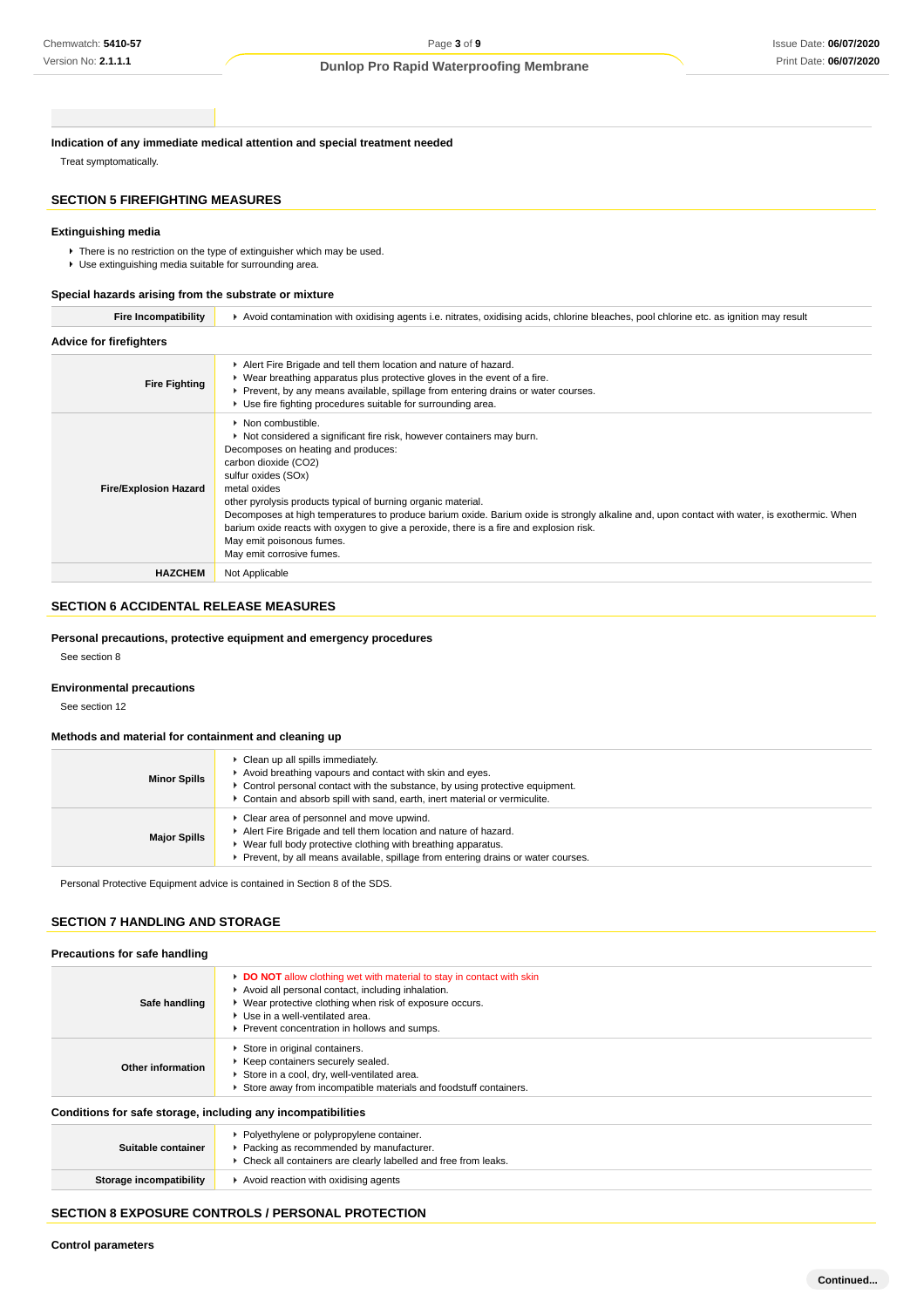### **OCCUPATIONAL EXPOSURE LIMITS (OEL) INGREDIENT DATA**

| Source                       | Ingredient                     | <b>Material name</b>                              | <b>TWA</b>    | <b>STEL</b>      | Peak             | <b>Notes</b>                                                                                |
|------------------------------|--------------------------------|---------------------------------------------------|---------------|------------------|------------------|---------------------------------------------------------------------------------------------|
| Australia Exposure Standards | barium sulfate                 | Barium sulphate                                   | 10<br>mq/m3   | Not<br>Available | Not<br>Available | (a) This value is for inhalable dust containing<br>no asbestos and < 1% crystalline silica. |
| Australia Exposure Standards | silica crystalline -<br>quartz | Silica - Crystalline: Quartz<br>(respirable dust) | 0.05<br>mq/m3 | Not<br>Available | Not<br>Available | Not Available                                                                               |
| Australia Exposure Standards | ball clay                      | Kaolin                                            | 10<br>mq/m3   | Not<br>Available | Not<br>Available | (a) This value is for inhalable dust containing<br>no asbestos and < 1% crystalline silica. |
| Australia Exposure Standards | C.I. Pigment<br>White 6        | Titanium dioxide                                  | 10<br>mq/m3   | Not<br>Available | Not<br>Available | (a) This value is for inhalable dust containing<br>no asbestos and < 1% crystalline silica. |

### **EMERGENCY LIMITS**

| Ingredient                    | <b>Material name</b>                          | TEEL-1            |               | TEEL-2              | TEEL-3                  |
|-------------------------------|-----------------------------------------------|-------------------|---------------|---------------------|-------------------------|
| barium sulfate                | Barium sulfate                                | $15 \text{ mg/m}$ |               | 170 mg/m3           | 990 mg/m3               |
| silica crystalline - quartz   | Silica, crystalline-quartz; (Silicon dioxide) | $0.075$ mg/m $3$  |               | $33 \text{ mg/m}$   | 200 mg/m3               |
| C.I. Pigment White 6          | Titanium oxide; (Titanium dioxide)            | $30 \text{ mg/m}$ |               | 330 mg/m3           | $2,000 \,\mathrm{mg/m}$ |
|                               |                                               |                   |               |                     |                         |
| Ingredient                    | <b>Original IDLH</b>                          |                   |               | <b>Revised IDLH</b> |                         |
| barium sulfate                | Not Available                                 |                   |               | Not Available       |                         |
| silica crystalline - quartz   | 25 mg/m3 / 50 mg/m3                           |                   |               | Not Available       |                         |
| ball clay                     | Not Available                                 |                   | Not Available |                     |                         |
| C.I. Pigment White 6          | 5,000 mg/m3                                   |                   | Not Available |                     |                         |
| 2-methyl-4-isothiazolin-3-one | Not Available                                 |                   |               |                     |                         |

### **OCCUPATIONAL EXPOSURE BANDING**

| Ingredient                    | <b>Occupational Exposure Band Rating</b>                                                                                                                                                                                                                                                                                                                                 | <b>Occupational Exposure Band Limit</b> |
|-------------------------------|--------------------------------------------------------------------------------------------------------------------------------------------------------------------------------------------------------------------------------------------------------------------------------------------------------------------------------------------------------------------------|-----------------------------------------|
| 2-methyl-4-isothiazolin-3-one | D                                                                                                                                                                                                                                                                                                                                                                        | > 0.01 to ≤ 0.1 mg/m <sup>3</sup>       |
| Notes:                        | Occupational exposure banding is a process of assigning chemicals into specific categories or bands based on a chemical's potency and the<br>adverse health outcomes associated with exposure. The output of this process is an occupational exposure band (OEB), which corresponds to a<br>range of exposure concentrations that are expected to protect worker health. |                                         |

**Exposure controls**

| Appropriate engineering<br>controls | Engineering controls are used to remove a hazard or place a barrier between the worker and the hazard. Well-designed engineering controls can<br>be highly effective in protecting workers and will typically be independent of worker interactions to provide this high level of protection.<br>The basic types of engineering controls are:<br>Process controls which involve changing the way a job activity or process is done to reduce the risk.<br>Enclosure and/or isolation of emission source which keeps a selected hazard "physically" away from the worker and ventilation that strategically<br>"adds" and "removes" air in the work environment.                                                                                                                                                                                                                                                                                                                                                                                                                                                                                                                                                                                                                                                                                                                                                                                                                                                                                                                                                                                                                                                              |  |  |
|-------------------------------------|------------------------------------------------------------------------------------------------------------------------------------------------------------------------------------------------------------------------------------------------------------------------------------------------------------------------------------------------------------------------------------------------------------------------------------------------------------------------------------------------------------------------------------------------------------------------------------------------------------------------------------------------------------------------------------------------------------------------------------------------------------------------------------------------------------------------------------------------------------------------------------------------------------------------------------------------------------------------------------------------------------------------------------------------------------------------------------------------------------------------------------------------------------------------------------------------------------------------------------------------------------------------------------------------------------------------------------------------------------------------------------------------------------------------------------------------------------------------------------------------------------------------------------------------------------------------------------------------------------------------------------------------------------------------------------------------------------------------------|--|--|
| <b>Personal protection</b>          |                                                                                                                                                                                                                                                                                                                                                                                                                                                                                                                                                                                                                                                                                                                                                                                                                                                                                                                                                                                                                                                                                                                                                                                                                                                                                                                                                                                                                                                                                                                                                                                                                                                                                                                              |  |  |
| Eye and face protection             | ▶ Safety glasses with unperforated side shields may be used where continuous eye protection is desirable, as in laboratories; spectacles are<br>not sufficient where complete eye protection is needed such as when handling bulk-quantities, where there is a danger of splashing, or if the<br>material may be under pressure.<br>▶ Chemical goggles whenever there is a danger of the material coming in contact with the eyes; goggles must be properly fitted.<br>Full face shield (20 cm, 8 in minimum) may be required for supplementary but never for primary protection of eyes; these afford face<br>protection.<br>Alternatively a gas mask may replace splash goggles and face shields.                                                                                                                                                                                                                                                                                                                                                                                                                                                                                                                                                                                                                                                                                                                                                                                                                                                                                                                                                                                                                          |  |  |
| <b>Skin protection</b>              | See Hand protection below                                                                                                                                                                                                                                                                                                                                                                                                                                                                                                                                                                                                                                                                                                                                                                                                                                                                                                                                                                                                                                                                                                                                                                                                                                                                                                                                                                                                                                                                                                                                                                                                                                                                                                    |  |  |
| Hands/feet protection               | ▶ Elbow length PVC gloves<br>The selection of suitable gloves does not only depend on the material, but also on further marks of quality which vary from manufacturer to<br>manufacturer. Where the chemical is a preparation of several substances, the resistance of the glove material can not be calculated in advance<br>and has therefore to be checked prior to the application.<br>The exact break through time for substances has to be obtained from the manufacturer of the protective gloves and has to be observed when<br>making a final choice.<br>Personal hygiene is a key element of effective hand care.                                                                                                                                                                                                                                                                                                                                                                                                                                                                                                                                                                                                                                                                                                                                                                                                                                                                                                                                                                                                                                                                                                  |  |  |
| <b>Body protection</b>              | See Other protection below                                                                                                                                                                                                                                                                                                                                                                                                                                                                                                                                                                                                                                                                                                                                                                                                                                                                                                                                                                                                                                                                                                                                                                                                                                                                                                                                                                                                                                                                                                                                                                                                                                                                                                   |  |  |
| Other protection                    | Employees working with confirmed human carcinogens should be provided with, and be required to wear, clean, full body protective clothing<br>(smocks, coveralls, or long-sleeved shirt and pants), shoe covers and gloves prior to entering the regulated area. [AS/NZS ISO 6529:2006 or<br>national equivalent]<br>Employees engaged in handling operations involving carcinogens should be provided with, and required to wear and use half-face filter-type<br>respirators with filters for dusts, mists and fumes, or air purifying canisters or cartridges. A respirator affording higher levels of protection may<br>be substituted. [AS/NZS 1715 or national equivalent]<br>Emergency deluge showers and eyewash fountains, supplied with potable water, should be located near, within sight of, and on the same<br>level with locations where direct exposure is likely.<br>▶ Prior to each exit from an area containing confirmed human carcinogens, employees should be required to remove and leave protective<br>clothing and equipment at the point of exit and at the last exit of the day, to place used clothing and equipment in impervious containers at<br>the point of exit for purposes of decontamination or disposal. The contents of such impervious containers must be identified with suitable<br>labels. For maintenance and decontamination activities, authorized employees entering the area should be provided with and required to<br>wear clean, impervious garments, including gloves, boots and continuous-air supplied hood.<br>▶ Prior to removing protective garments the employee should undergo decontamination and be required to shower upon removal of the<br>garments and hood. |  |  |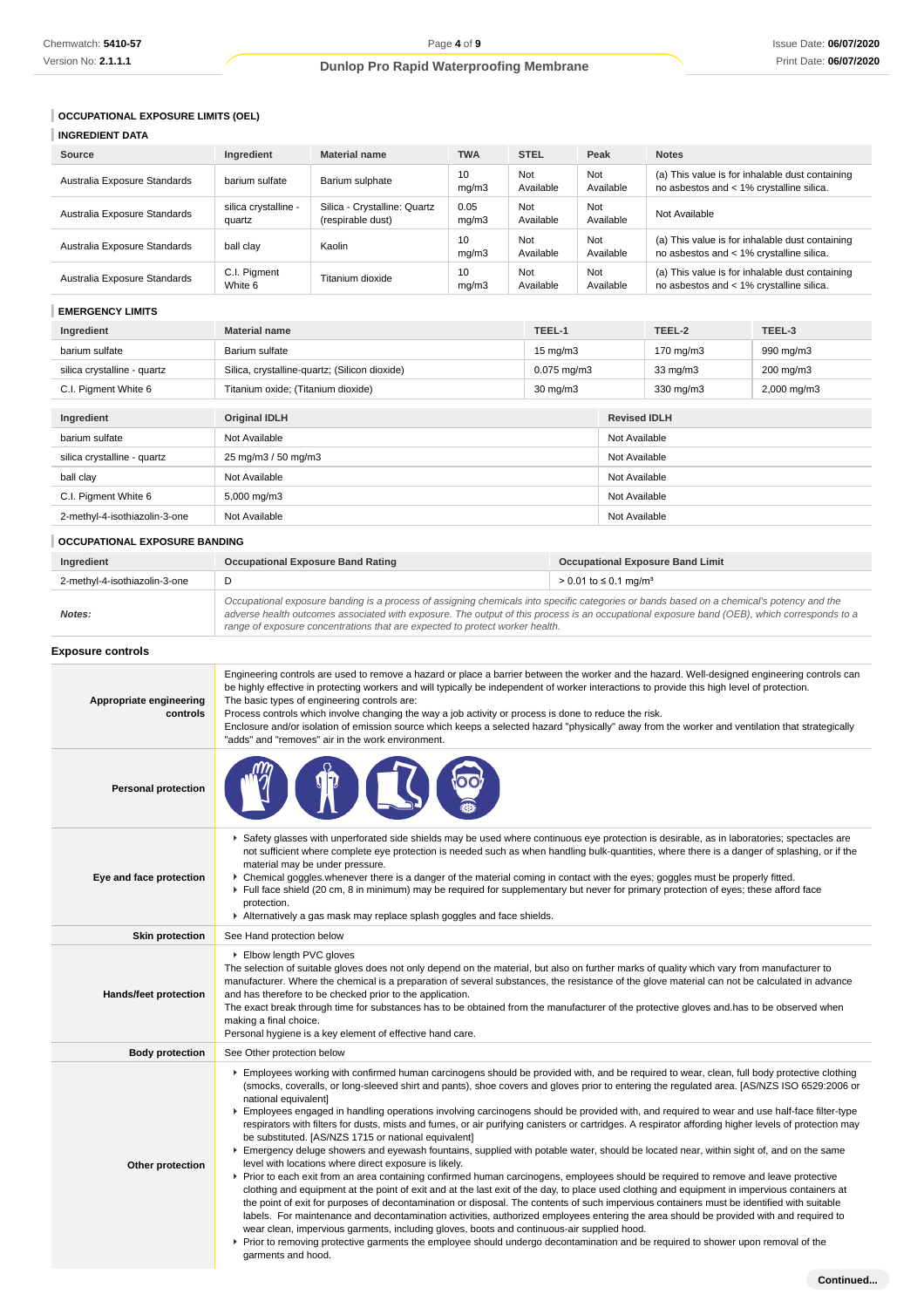- Overalls. PVC apron. Barrier cream.
- Skin cleansing cream.

### **Recommended material(s)**

**GLOVE SELECTION INDEX**

Glove selection is based on a modified presentation of the:

 **"Forsberg Clothing Performance Index".**

 The effect(s) of the following substance(s) are taken into account in the **computergenerated** selection:

Dunlop Pro Rapid Waterproofing Membrane

| <b>Material</b> | <b>CPI</b> |
|-----------------|------------|
| <b>BUTYL</b>    | A          |
| <b>NEOPRENE</b> | A          |
| <b>VITON</b>    | A          |
| NATURAL RUBBER  | C          |
| <b>PVA</b>      | C          |

\* CPI - Chemwatch Performance Index

A: Best Selection

B: Satisfactory; may degrade after 4 hours continuous immersion

C: Poor to Dangerous Choice for other than short term immersion

**NOTE**: As a series of factors will influence the actual performance of the glove, a final selection must be based on detailed observation. -

\* Where the glove is to be used on a short term, casual or infrequent basis, factors such as "feel" or convenience (e.g. disposability), may dictate a choice of gloves which might otherwise be unsuitable following long-term or frequent use. A qualified practitioner should be consulted.

#### **Respiratory protection**

Type A Filter of sufficient capacity. (AS/NZS 1716 & 1715, EN 143:2000 & 149:2001, ANSI Z88 or national equivalent)

Where the concentration of gas/particulates in the breathing zone, approaches or exceeds the "Exposure Standard" (or ES), respiratory protection is required. Degree of protection varies with both face-piece and Class of filter; the nature of protection varies with Type of filter.

| <b>Required Minimum</b><br><b>Protection Factor</b> | Half-Face<br>Respirator | <b>Full-Face</b><br>Respirator | <b>Powered Air</b><br>Respirator |
|-----------------------------------------------------|-------------------------|--------------------------------|----------------------------------|
| up to $10 \times ES$                                | A-AUS                   |                                | A-PAPR-AUS /<br>Class 1          |
| up to $50 \times ES$                                | -                       | A-AUS / Class 1                | $\overline{a}$                   |
| up to $100 \times ES$                               | -                       | $A-2$                          | A-PAPR-2 ^                       |

#### ^ - Full-face

A(All classes) = Organic vapours, B AUS or B1 = Acid gasses, B2 = Acid gas or hydrogen cyanide(HCN), B3 = Acid gas or hydrogen cyanide(HCN), E = Sulfur dioxide(SO2), G = Agricultural chemicals, K = Ammonia(NH3), Hg = Mercury, NO = Oxides of nitrogen,  $MB =$  Methyl bromide,  $AX =$  Low boiling point organic compounds(below 65 degC)

- Cartridge respirators should never be used for emergency ingress or in areas of unknown vapour concentrations or oxygen content.
- ▶ The wearer must be warned to leave the contaminated area immediately on detecting any odours through the respirator. The odour may indicate that the mask is not functioning properly, that the vapour concentration is too high, or that the mask is not properly fitted. Because of these limitations, only restricted use of cartridge respirators is considered appropriate.
- Cartridge performance is affected by humidity. Cartridges should be changed after 2 hr of continuous use unless it is determined that the humidity is less than 75%, in which case, cartridges can be used for 4 hr. Used cartridges should be discarded daily, regardless of the length of time used

### **SECTION 9 PHYSICAL AND CHEMICAL PROPERTIES**

#### **Information on basic physical and chemical properties**

| Appearance                                      | Bluish grey liquid; partly mixes with water. |                                            |                |
|-------------------------------------------------|----------------------------------------------|--------------------------------------------|----------------|
|                                                 |                                              |                                            |                |
| <b>Physical state</b>                           | Liquid                                       | Relative density (Water = 1)               | Not Available  |
| Odour                                           | Not Available                                | Partition coefficient n-octanol<br>/ water | Not Available  |
| <b>Odour threshold</b>                          | Not Available                                | Auto-ignition temperature (°C)             | Not Applicable |
| pH (as supplied)                                | Not Available                                | <b>Decomposition temperature</b>           | Not Available  |
| Melting point / freezing point<br>(°C)          | Not Applicable                               | Viscosity (cSt)                            | Not Available  |
| Initial boiling point and boiling<br>range (°C) | Not Available                                | Molecular weight (g/mol)                   | Not Applicable |
| Flash point (°C)                                | Not Applicable                               | <b>Taste</b>                               | Not Available  |
| <b>Evaporation rate</b>                         | Not Available                                | <b>Explosive properties</b>                | Not Available  |
| Flammability                                    | Not Applicable                               | <b>Oxidising properties</b>                | Not Available  |
| Upper Explosive Limit (%)                       | Not Applicable                               | Surface Tension (dyn/cm or<br>$mN/m$ )     | Not Available  |
| Lower Explosive Limit (%)                       | Not Applicable                               | <b>Volatile Component (%vol)</b>           | Not Available  |
| Vapour pressure (kPa)                           | Not Available                                | Gas group                                  | Not Available  |
| Solubility in water                             | Partly miscible                              | pH as a solution (1%)                      | Not Available  |
| Vapour density $(Air = 1)$                      | Not Available                                | VOC g/L                                    | Not Available  |

### **SECTION 10 STABILITY AND REACTIVITY**

| Reactivity                            | See section 7                                                                                                                        |
|---------------------------------------|--------------------------------------------------------------------------------------------------------------------------------------|
| <b>Chemical stability</b>             | • Unstable in the presence of incompatible materials.<br>▶ Product is considered stable.<br>Hazardous polymerisation will not occur. |
| Possibility of hazardous<br>reactions | See section 7                                                                                                                        |
| <b>Conditions to avoid</b>            | See section 7                                                                                                                        |
| Incompatible materials                | See section 7                                                                                                                        |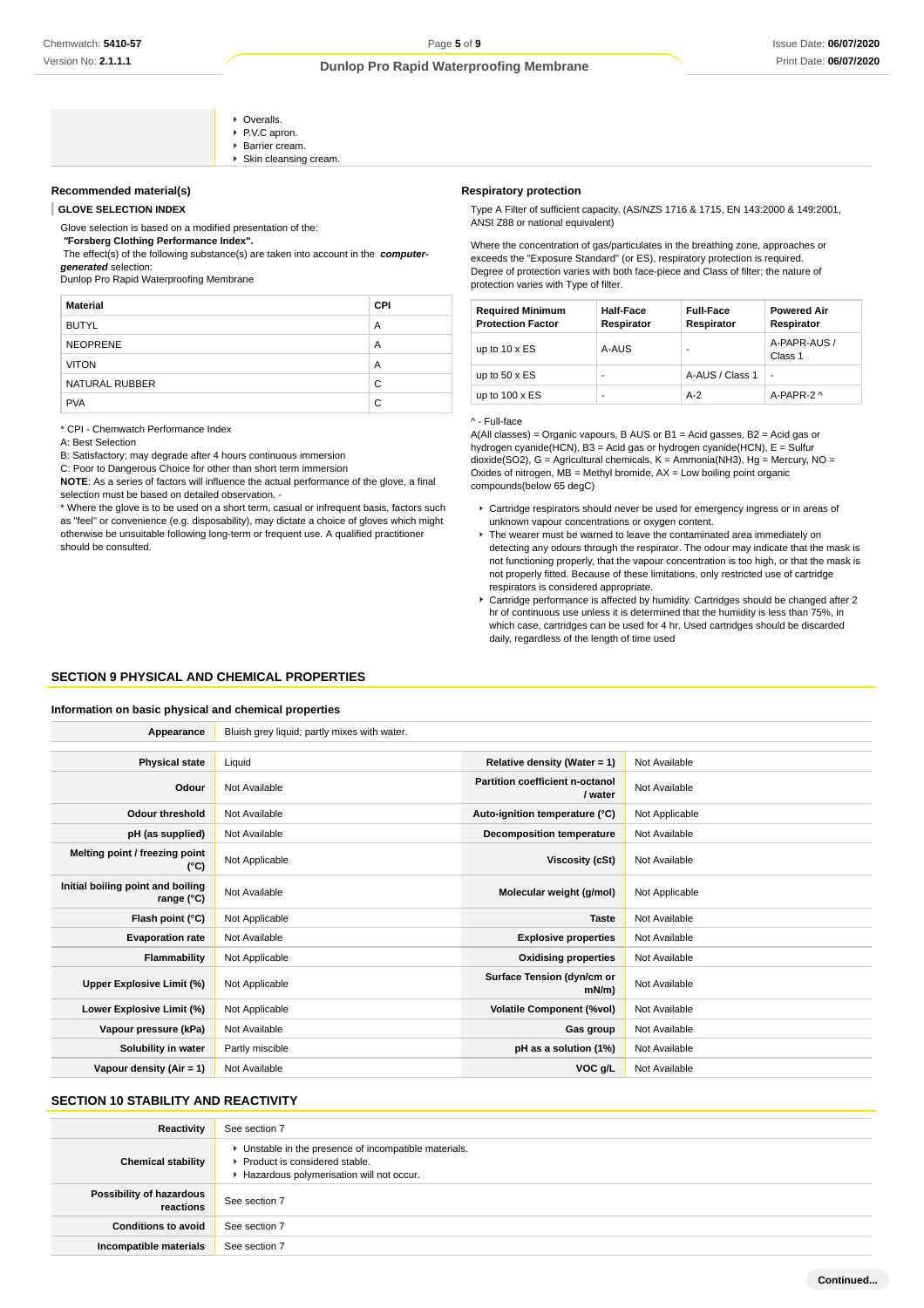**Hazardous decomposition**<br> **products** See section 5

## **SECTION 11 TOXICOLOGICAL INFORMATION**

### **Information on toxicological effects**

| Inhaled             | There is some evidence to suggest that the material can cause respiratory irritation in some persons. The body's response to such irritation can<br>cause further lung damage.                                                                                                                                                                                                                                                                                                                                                                                                                                                                                                                                                                                                                                                                                                                                                                                                                |
|---------------------|-----------------------------------------------------------------------------------------------------------------------------------------------------------------------------------------------------------------------------------------------------------------------------------------------------------------------------------------------------------------------------------------------------------------------------------------------------------------------------------------------------------------------------------------------------------------------------------------------------------------------------------------------------------------------------------------------------------------------------------------------------------------------------------------------------------------------------------------------------------------------------------------------------------------------------------------------------------------------------------------------|
| Ingestion           | The material has NOT been classified by EC Directives or other classification systems as "harmful by ingestion". This is because of the lack of<br>corroborating animal or human evidence.                                                                                                                                                                                                                                                                                                                                                                                                                                                                                                                                                                                                                                                                                                                                                                                                    |
| <b>Skin Contact</b> | There is some evidence to suggest that this material can cause inflammation of the skin on contact in some persons.<br>Open cuts, abraded or irritated skin should not be exposed to this material<br>Entry into the blood-stream, through, for example, cuts, abrasions or lesions, may produce systemic injury with harmful effects. Examine the skin<br>prior to the use of the material and ensure that any external damage is suitably protected.                                                                                                                                                                                                                                                                                                                                                                                                                                                                                                                                        |
| Eye                 | There is some evidence to suggest that this material can cause eye irritation and damage in some persons.                                                                                                                                                                                                                                                                                                                                                                                                                                                                                                                                                                                                                                                                                                                                                                                                                                                                                     |
| Chronic             | Skin contact with the material is more likely to cause a sensitisation reaction in some persons compared to the general population.<br>Danger of serious damage to health by prolonged exposure.<br>Harmful: danger of serious damage to health by prolonged exposure through inhalation.<br>There has been some concern that this material can cause cancer or mutations but there is not enough data to make an assessment.<br>Chronic dust inhalation of kaolin, can cause kaolinosis from kaolin deposition in the lungs causing distinct lung markings, abnormal inflation of air<br>sacs, and chronic lung diseases (nodular pneumoconiosis). This condition is made worse by long duration of occupational exposure and<br>pre-existing chest infection. Pre-employment screening is recommended.<br>Barium compounds may cause high blood pressure, airway irritation and damage the liver, spleen and bone marrow. Prolonged exposure may<br>cause a lung inflammation and scarring. |
|                     |                                                                                                                                                                                                                                                                                                                                                                                                                                                                                                                                                                                                                                                                                                                                                                                                                                                                                                                                                                                               |
| Dunlon Pro Ranid    | <b>TOXICITY</b><br><b>IRRITATION</b>                                                                                                                                                                                                                                                                                                                                                                                                                                                                                                                                                                                                                                                                                                                                                                                                                                                                                                                                                          |

| <b>Dunlop Pro Rapid</b>       | TOXIGH Y                                                                                                                                                                                                                        | <b>IKKITATION</b>                                     |  |
|-------------------------------|---------------------------------------------------------------------------------------------------------------------------------------------------------------------------------------------------------------------------------|-------------------------------------------------------|--|
| <b>Waterproofing Membrane</b> | Not Available                                                                                                                                                                                                                   | Not Available                                         |  |
|                               | <b>TOXICITY</b>                                                                                                                                                                                                                 | <b>IRRITATION</b>                                     |  |
| barium sulfate                | dermal (rat) LD50: >2000 mg/kg <sup>[1]</sup>                                                                                                                                                                                   | Not Available                                         |  |
|                               | Oral (mouse) LD50: >3000 mg/kg <sup>[2]</sup>                                                                                                                                                                                   |                                                       |  |
|                               | <b>TOXICITY</b>                                                                                                                                                                                                                 | <b>IRRITATION</b>                                     |  |
| silica crystalline - quartz   | Oral (rat) LD50: =500 mg/kg $[2]$                                                                                                                                                                                               | Not Available                                         |  |
|                               | <b>TOXICITY</b>                                                                                                                                                                                                                 | <b>IRRITATION</b>                                     |  |
| ball clay                     | Not Available                                                                                                                                                                                                                   | Not Available                                         |  |
|                               | <b>TOXICITY</b>                                                                                                                                                                                                                 | <b>IRRITATION</b>                                     |  |
|                               | dermal (hamster) LD50: $>=10000$ mg/kg <sup>[2]</sup>                                                                                                                                                                           | Eye: no adverse effect observed (not irritating)[1]   |  |
| C.I. Pigment White 6          | Oral (rat) LD50: >2000 mg/kg[1]                                                                                                                                                                                                 | Skin (rabbit)                                         |  |
|                               |                                                                                                                                                                                                                                 | Skin: no adverse effect observed (not irritating)[1]  |  |
|                               | <b>TOXICITY</b>                                                                                                                                                                                                                 | <b>IRRITATION</b>                                     |  |
| 2-methyl-4-isothiazolin-3-one | dermal (rat) LD50: 242 mg/kg[1]                                                                                                                                                                                                 | Eye: adverse effect observed (irreversible damage)[1] |  |
|                               | Oral (rat) LD50: 120 mg/kg[1]                                                                                                                                                                                                   | Skin: adverse effect observed (corrosive)[1]          |  |
| Legend:                       | 1. Value obtained from Europe ECHA Registered Substances - Acute toxicity 2.* Value obtained from manufacturer's SDS. Unless otherwise<br>specified data extracted from RTECS - Register of Toxic Effect of chemical Substances |                                                       |  |

| <b>SILICA CRYSTALLINE -</b><br><b>QUARTZ</b> | WARNING: For inhalation exposure ONLY: This substance has been classified by the IARC as Group 1: CARCINOGENIC TO HUMANS<br>The International Agency for Research on Cancer (IARC) has classified occupational exposures to respirable (<5 um) crystalline silica as being<br>carcinogenic to humans. This classification is based on what IARC considered sufficient evidence from epidemiological studies of humans for<br>the carcinogenicity of inhaled silica in the forms of quartz and cristobalite. Crystalline silica is also known to cause silicosis, a non-cancerous lung<br>disease.<br>Intermittent exposure produces; focal fibrosis, (pneumoconiosis), cough, dyspnoea, liver tumours.<br>* Millions of particles per cubic foot (based on impinger samples counted by light field techniques).<br>NOTE: the physical nature of quartz in the product determines whether it is likely to present a chronic health problem. To be a hazard the<br>material must enter the breathing zone as respirable particles. |
|----------------------------------------------|----------------------------------------------------------------------------------------------------------------------------------------------------------------------------------------------------------------------------------------------------------------------------------------------------------------------------------------------------------------------------------------------------------------------------------------------------------------------------------------------------------------------------------------------------------------------------------------------------------------------------------------------------------------------------------------------------------------------------------------------------------------------------------------------------------------------------------------------------------------------------------------------------------------------------------------------------------------------------------------------------------------------------------|
| <b>BALL CLAY</b>                             | Oral (rat) TDLo: 590000 mg/kg Reproductive effector at very high doses.                                                                                                                                                                                                                                                                                                                                                                                                                                                                                                                                                                                                                                                                                                                                                                                                                                                                                                                                                          |
| <b>C.I. PIGMENT WHITE 6</b>                  | Exposure to titanium dioxide is via inhalation, swallowing or skin contact. When inhaled, it may deposit in lung tissue and lymph nodes causing<br>dysfunction of the lungs and immune system. Absorption by the stomach and intestines depends on the size of the particle. It penetrated only the<br>outermost layer of the skin, suggesting that healthy skin may be an effective barrier. There is no substantive data on genetic damage, though<br>cases have been reported in experimental animals.<br>The substance is classified by IARC as Group 3:<br>NOT classifiable as to its carcinogenicity to humans.<br>Evidence of carcinogenicity may be inadequate or limited in animal testing.<br>Substance has been investigated as a mutagen, tumorigen and primary irritant.                                                                                                                                                                                                                                            |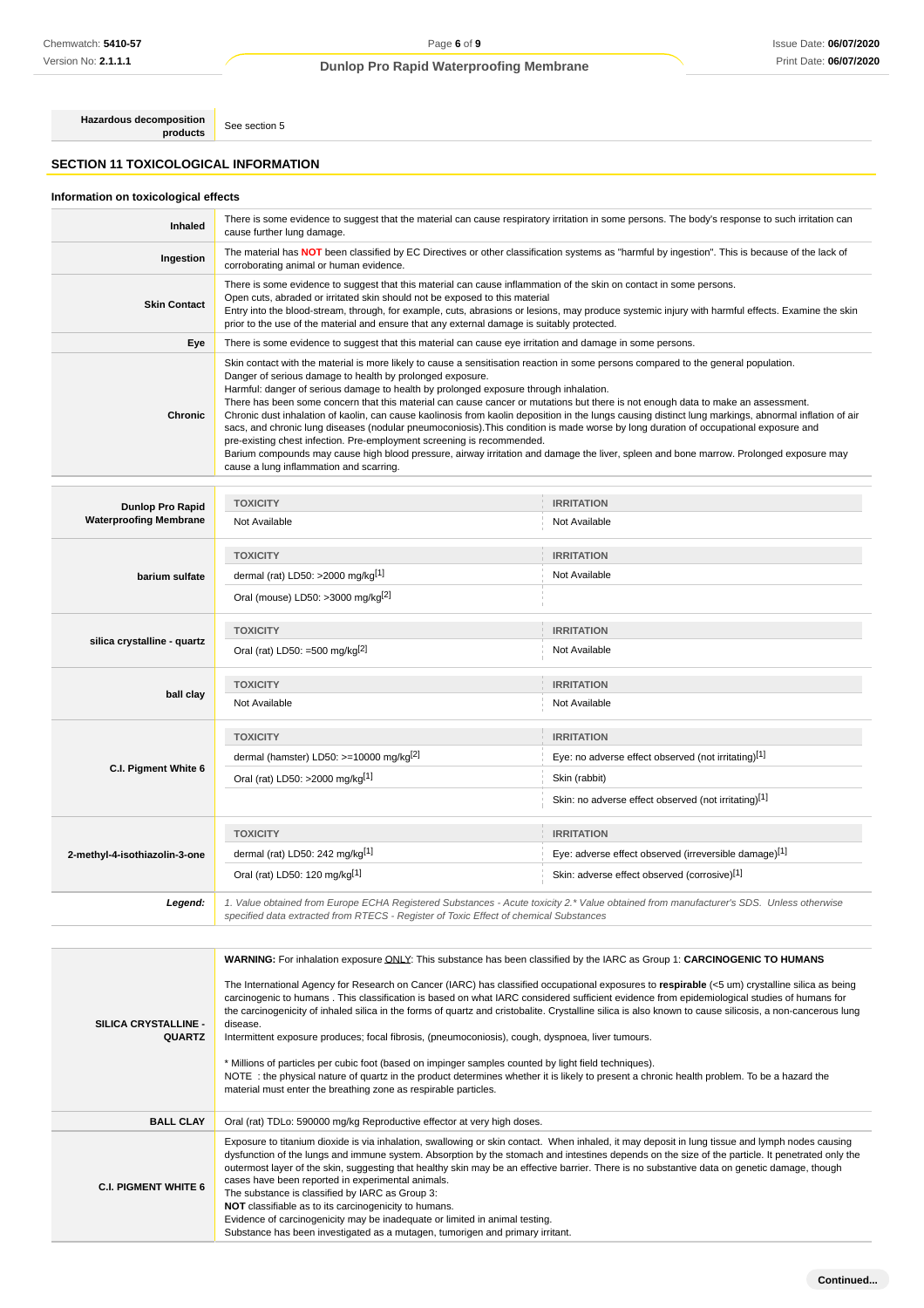|                                          | The following information refers to contact allergens as a group and may not be specific to this product.<br>Contact allergies quickly manifest themselves as contact eczema, more rarely as urticaria or Quincke's oedema. The pathogenesis of contact                                     |                                 |                                                                                                                                                  |
|------------------------------------------|---------------------------------------------------------------------------------------------------------------------------------------------------------------------------------------------------------------------------------------------------------------------------------------------|---------------------------------|--------------------------------------------------------------------------------------------------------------------------------------------------|
|                                          | eczema involves a cell-mediated (T lymphocytes) immune reaction of the delayed type. Other allergic skin reactions, e.g. contact urticaria,                                                                                                                                                 |                                 |                                                                                                                                                  |
|                                          | involve antibody-mediated immune reactions. The significance of the contact allergen is not simply determined by its sensitisation potential: the<br>distribution of the substance and the opportunities for contact with it are equally important.                                         |                                 |                                                                                                                                                  |
|                                          | Asthma-like symptoms may continue for months or even years after exposure to the material ends. This may be due to a non-allergic condition                                                                                                                                                 |                                 |                                                                                                                                                  |
|                                          | known as reactive airways dysfunction syndrome (RADS) which can occur after exposure to high levels of highly irritating compound. Main                                                                                                                                                     |                                 |                                                                                                                                                  |
|                                          | criteria for diagnosing RADS include the absence of previous airways disease in a non-atopic individual, with sudden onset of persistent                                                                                                                                                    |                                 |                                                                                                                                                  |
|                                          | asthma-like symptoms within minutes to hours of a documented exposure to the irritant. Other criteria for diagnosis of RADS include a reversible                                                                                                                                            |                                 |                                                                                                                                                  |
|                                          | airflow pattern on lung function tests, moderate to severe bronchial hyperreactivity on methacholine challenge testing, and the lack of minimal<br>lymphocytic inflammation, without eosinophilia.                                                                                          |                                 |                                                                                                                                                  |
|                                          | Based on laboratory and animal testing, exposure to the material may result in irreversible effects and mutations in humans.                                                                                                                                                                |                                 |                                                                                                                                                  |
|                                          |                                                                                                                                                                                                                                                                                             |                                 | In light of potential adverse effects, and to ensure a harmonised risk assessment and management, the EU regulatory framework for biocides has   |
|                                          | been established with the objective of ensuring a high level of protection of human and animal health and the environment. To this aim, it is                                                                                                                                               |                                 |                                                                                                                                                  |
|                                          | required that risk assessment of biocidal products is carried out before they can be placed on the market. A central element in the risk                                                                                                                                                    |                                 |                                                                                                                                                  |
| 2-METHYL-<br>4-ISOTHIAZOLIN-3-ONE        | assessment of the biocidal products are the utilization instructions that defines the dosage, application method and amount of applications and<br>thus the exposure of humans and the environment to the biocidal substance.                                                               |                                 |                                                                                                                                                  |
|                                          | Humans may be exposed to biocidal products in different ways in both occupational and domestic settings. Many biocidal products are intended                                                                                                                                                |                                 |                                                                                                                                                  |
|                                          | for industrial sectors or professional uses only, whereas other biocidal products are commonly available for private use by non-professional                                                                                                                                                |                                 |                                                                                                                                                  |
|                                          | users.                                                                                                                                                                                                                                                                                      |                                 |                                                                                                                                                  |
|                                          | The material may be irritating to the eye, with prolonged contact causing inflammation. Repeated or prolonged exposure to irritants may produce<br>conjunctivitis.                                                                                                                          |                                 |                                                                                                                                                  |
|                                          |                                                                                                                                                                                                                                                                                             |                                 | The material may cause skin irritation after prolonged or repeated exposure and may produce on contact skin redness, swelling, the production of |
|                                          | vesicles, scaling and thickening of the skin.                                                                                                                                                                                                                                               |                                 |                                                                                                                                                  |
|                                          | Formaldehyde generators (releasers) are often used as preservatives. The maximum authorised concentration of free formaldehyde is 0.2% and                                                                                                                                                  |                                 |                                                                                                                                                  |
|                                          | must be labelled with the warning sign "contains formaldehyde" where the concentration exceeds 0.05%. The use of formaldehyde-releasing<br>preservatives ensures that the level of free formaldehyde in the products is always low but sufficient to inhibit microbial growth - it disrupts |                                 |                                                                                                                                                  |
|                                          | metabolism to cause death of the organism. However there is a concern that formaldehyde generators can produce amines capable of causing                                                                                                                                                    |                                 |                                                                                                                                                  |
|                                          | cancers (nitrosamines) when used in formulations containing amines.                                                                                                                                                                                                                         |                                 |                                                                                                                                                  |
|                                          | NOTE: Substance has been shown to be mutagenic in at least one assay, or belongs to a family of chemicals producing damage or change to                                                                                                                                                     |                                 |                                                                                                                                                  |
|                                          | cellular DNA.<br>Considered to be a minor sensitiser in Kathon CG (1) (1). Bruze etal - Contact Dermatitis 20: 219-39, 1989                                                                                                                                                                 |                                 |                                                                                                                                                  |
|                                          |                                                                                                                                                                                                                                                                                             |                                 |                                                                                                                                                  |
| <b>BARIUM SULFATE &amp;</b><br>2-METHYL- | No significant acute toxicological data identified in literature search.                                                                                                                                                                                                                    |                                 |                                                                                                                                                  |
| 4-ISOTHIAZOLIN-3-ONE                     |                                                                                                                                                                                                                                                                                             |                                 |                                                                                                                                                  |
|                                          |                                                                                                                                                                                                                                                                                             |                                 |                                                                                                                                                  |
| <b>Acute Toxicity</b>                    | ×                                                                                                                                                                                                                                                                                           | Carcinogenicity                 | ×                                                                                                                                                |
| <b>Skin Irritation/Corrosion</b>         | ×                                                                                                                                                                                                                                                                                           | Reproductivity                  | ×                                                                                                                                                |
| <b>Serious Eye Damage/Irritation</b>     | ×                                                                                                                                                                                                                                                                                           | <b>STOT - Single Exposure</b>   | ×                                                                                                                                                |
| <b>Respiratory or Skin</b>               | ✔                                                                                                                                                                                                                                                                                           | <b>STOT - Repeated Exposure</b> | $\checkmark$                                                                                                                                     |
| sensitisation                            |                                                                                                                                                                                                                                                                                             |                                 |                                                                                                                                                  |
| <b>Mutagenicity</b>                      | ×                                                                                                                                                                                                                                                                                           | <b>Aspiration Hazard</b>        | ×                                                                                                                                                |

**Legend:**  $\mathbf{X}$  – Data either not available or does not fill the criteria for classification – Data available to make classification

### **SECTION 12 ECOLOGICAL INFORMATION**

| Not<br>Not<br>Not<br><b>Waterproofing Membrane</b><br>Not Available<br>Not Available<br>Available<br>Available<br><b>ENDPOINT</b><br><b>TEST DURATION (HR)</b><br><b>SPECIES</b><br>VALUE<br>$\overline{2}$<br>Fish<br>$>3.5$ mg/L<br><b>LC50</b><br>96<br>0.032-mg/L<br>$\overline{2}$<br><b>EC50</b><br>48<br>Crustacea<br>barium sulfate<br>$\overline{2}$<br><b>EC50</b><br>72<br>Algae or other aquatic plants<br>$>1.15$ mg/L<br>2016<br>$\overline{2}$<br><b>NOEC</b><br>Algae or other aquatic plants<br>$0.004$ -mg/L<br><b>ENDPOINT</b><br><b>SPECIES</b><br>VALUE<br><b>TEST DURATION (HR)</b><br>silica crystalline - quartz<br>Not<br>Not<br>Not<br>Not Available<br>Not Available<br>Available<br>Available<br><b>ENDPOINT</b><br><b>SPECIES</b><br>VALUE<br><b>TEST DURATION (HR)</b><br>ball clay<br>Not<br>Not<br>Not<br>Not Available<br>Not Available<br>Available<br>Available<br><b>ENDPOINT</b><br><b>SPECIES</b><br><b>VALUE</b><br><b>TEST DURATION (HR)</b><br>$\overline{2}$<br>Fish<br><b>LC50</b><br>96<br>$>1$ -mg/L<br>$\overline{2}$<br><b>EC50</b><br>48<br>Crustacea<br>$>1$ -mg/L<br>C.I. Pigment White 6<br><b>EC50</b><br>$\overline{4}$<br>72<br>Algae or other aquatic plants<br>5.83mg/L<br><b>NOEC</b><br>336<br>Fish<br>$0.089$ mg/L<br>$\overline{4}$<br><b>SPECIES</b><br><b>ENDPOINT</b><br><b>TEST DURATION (HR)</b><br><b>VALUE</b><br><b>LC50</b><br>96<br>Fish<br>0.07mg/L<br>4 |                  | <b>ENDPOINT</b> | <b>TEST DURATION (HR)</b> | <b>SPECIES</b> | VALUE | <b>SOURCE</b> |
|---------------------------------------------------------------------------------------------------------------------------------------------------------------------------------------------------------------------------------------------------------------------------------------------------------------------------------------------------------------------------------------------------------------------------------------------------------------------------------------------------------------------------------------------------------------------------------------------------------------------------------------------------------------------------------------------------------------------------------------------------------------------------------------------------------------------------------------------------------------------------------------------------------------------------------------------------------------------------------------------------------------------------------------------------------------------------------------------------------------------------------------------------------------------------------------------------------------------------------------------------------------------------------------------------------------------------------------------------------------------------------------------------------------------------------|------------------|-----------------|---------------------------|----------------|-------|---------------|
|                                                                                                                                                                                                                                                                                                                                                                                                                                                                                                                                                                                                                                                                                                                                                                                                                                                                                                                                                                                                                                                                                                                                                                                                                                                                                                                                                                                                                                 | Dunlop Pro Rapid |                 |                           |                |       | Available     |
|                                                                                                                                                                                                                                                                                                                                                                                                                                                                                                                                                                                                                                                                                                                                                                                                                                                                                                                                                                                                                                                                                                                                                                                                                                                                                                                                                                                                                                 |                  |                 |                           |                |       | <b>SOURCE</b> |
|                                                                                                                                                                                                                                                                                                                                                                                                                                                                                                                                                                                                                                                                                                                                                                                                                                                                                                                                                                                                                                                                                                                                                                                                                                                                                                                                                                                                                                 |                  |                 |                           |                |       |               |
|                                                                                                                                                                                                                                                                                                                                                                                                                                                                                                                                                                                                                                                                                                                                                                                                                                                                                                                                                                                                                                                                                                                                                                                                                                                                                                                                                                                                                                 |                  |                 |                           |                |       |               |
|                                                                                                                                                                                                                                                                                                                                                                                                                                                                                                                                                                                                                                                                                                                                                                                                                                                                                                                                                                                                                                                                                                                                                                                                                                                                                                                                                                                                                                 |                  |                 |                           |                |       |               |
|                                                                                                                                                                                                                                                                                                                                                                                                                                                                                                                                                                                                                                                                                                                                                                                                                                                                                                                                                                                                                                                                                                                                                                                                                                                                                                                                                                                                                                 |                  |                 |                           |                |       |               |
|                                                                                                                                                                                                                                                                                                                                                                                                                                                                                                                                                                                                                                                                                                                                                                                                                                                                                                                                                                                                                                                                                                                                                                                                                                                                                                                                                                                                                                 |                  |                 |                           |                |       | <b>SOURCE</b> |
|                                                                                                                                                                                                                                                                                                                                                                                                                                                                                                                                                                                                                                                                                                                                                                                                                                                                                                                                                                                                                                                                                                                                                                                                                                                                                                                                                                                                                                 |                  |                 |                           |                |       | Available     |
|                                                                                                                                                                                                                                                                                                                                                                                                                                                                                                                                                                                                                                                                                                                                                                                                                                                                                                                                                                                                                                                                                                                                                                                                                                                                                                                                                                                                                                 |                  |                 |                           |                |       | <b>SOURCE</b> |
| 2-methyl-4-isothiazolin-3-one                                                                                                                                                                                                                                                                                                                                                                                                                                                                                                                                                                                                                                                                                                                                                                                                                                                                                                                                                                                                                                                                                                                                                                                                                                                                                                                                                                                                   |                  |                 |                           |                |       | Available     |
|                                                                                                                                                                                                                                                                                                                                                                                                                                                                                                                                                                                                                                                                                                                                                                                                                                                                                                                                                                                                                                                                                                                                                                                                                                                                                                                                                                                                                                 |                  |                 |                           |                |       | <b>SOURCE</b> |
|                                                                                                                                                                                                                                                                                                                                                                                                                                                                                                                                                                                                                                                                                                                                                                                                                                                                                                                                                                                                                                                                                                                                                                                                                                                                                                                                                                                                                                 |                  |                 |                           |                |       |               |
|                                                                                                                                                                                                                                                                                                                                                                                                                                                                                                                                                                                                                                                                                                                                                                                                                                                                                                                                                                                                                                                                                                                                                                                                                                                                                                                                                                                                                                 |                  |                 |                           |                |       |               |
|                                                                                                                                                                                                                                                                                                                                                                                                                                                                                                                                                                                                                                                                                                                                                                                                                                                                                                                                                                                                                                                                                                                                                                                                                                                                                                                                                                                                                                 |                  |                 |                           |                |       |               |
|                                                                                                                                                                                                                                                                                                                                                                                                                                                                                                                                                                                                                                                                                                                                                                                                                                                                                                                                                                                                                                                                                                                                                                                                                                                                                                                                                                                                                                 |                  |                 |                           |                |       |               |
|                                                                                                                                                                                                                                                                                                                                                                                                                                                                                                                                                                                                                                                                                                                                                                                                                                                                                                                                                                                                                                                                                                                                                                                                                                                                                                                                                                                                                                 |                  |                 |                           |                |       | <b>SOURCE</b> |
|                                                                                                                                                                                                                                                                                                                                                                                                                                                                                                                                                                                                                                                                                                                                                                                                                                                                                                                                                                                                                                                                                                                                                                                                                                                                                                                                                                                                                                 |                  |                 |                           |                |       |               |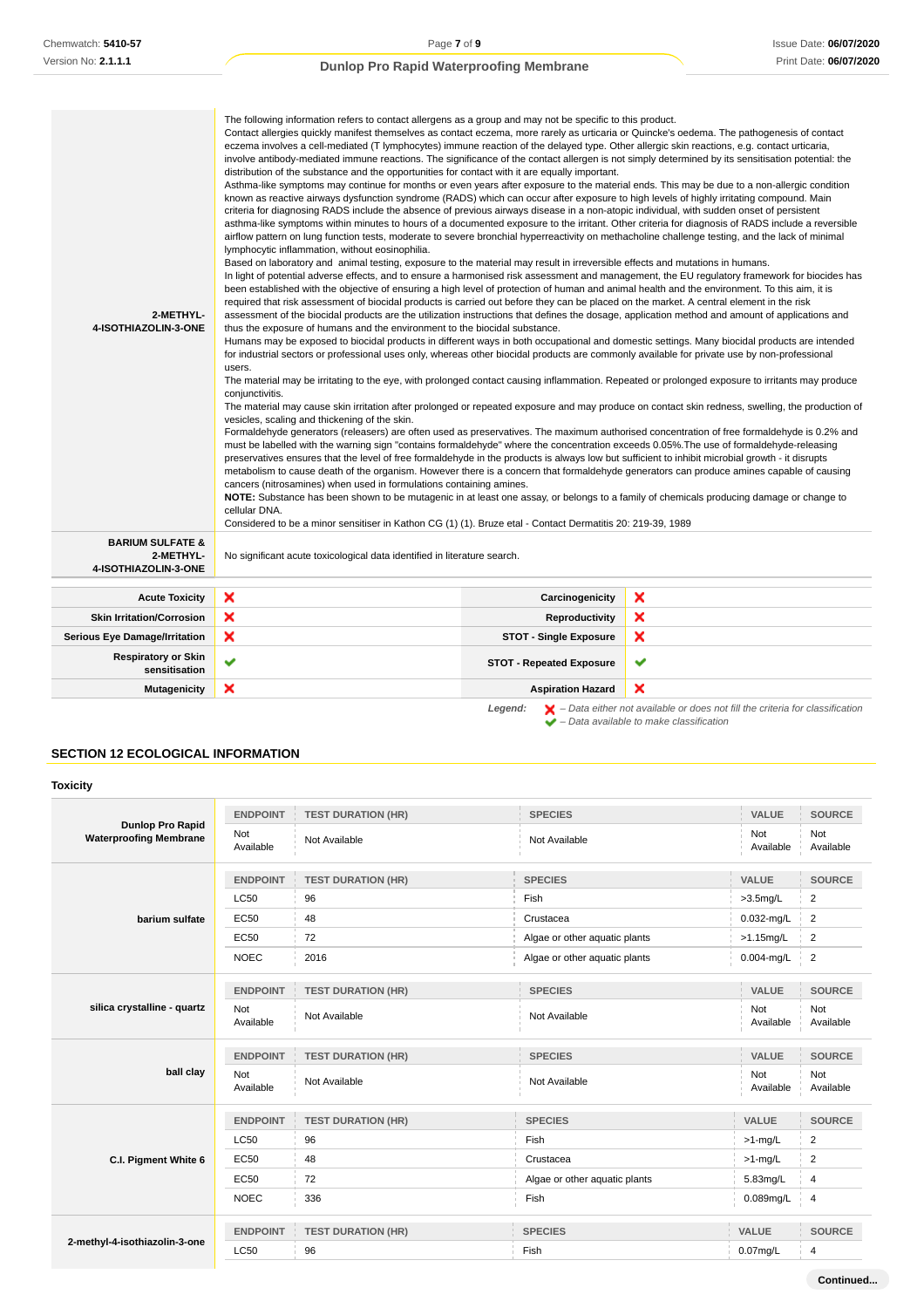|         | EC50        | 48                                                                                                                                                                                                                                                                                       | Crustacea                     | $0.18$ ma/L |               |
|---------|-------------|------------------------------------------------------------------------------------------------------------------------------------------------------------------------------------------------------------------------------------------------------------------------------------------|-------------------------------|-------------|---------------|
|         | EC50        | 72                                                                                                                                                                                                                                                                                       | Algae or other aquatic plants | $0.05$ mg/L |               |
|         | EC10        | 72                                                                                                                                                                                                                                                                                       | Algae or other aquatic plants | 0.0346ma/L  | $\frac{1}{2}$ |
|         | <b>NOEC</b> | 96                                                                                                                                                                                                                                                                                       | Algae or other aquatic plants | $0.01$ ma/L |               |
| Legend: |             | Extracted from 1. IUCLID Toxicity Data 2. Europe ECHA Registered Substances - Ecotoxicological Information - Aquatic Toxicity 3. EPIWIN Suite<br>V2 12 (OSAR) - Aquatic Tovicity Data (Estimated) A LIS ERA, Ecotov database - Aquatic Tovicity Data 5, ECETOC Aquatic Hazard Assessment |                               |             |               |

V3.12 (QSAR) - Aquatic Toxicity Data (Estimated) 4. US EPA, Ecotox database - Aquatic Toxicity Data 5. ECETOC Aquatic Hazard Assessment Data 6. NITE (Japan) - Bioconcentration Data 7. METI (Japan) - Bioconcentration Data 8. Vendor Data

#### **DO NOT** discharge into sewer or waterways.

#### **Persistence and degradability**

| Ingredient                     | Persistence: Water/Soil | Persistence: Air |
|--------------------------------|-------------------------|------------------|
| l. Piament White 6<br>- C.I. . | <b>HIGH</b>             | <b>HIGH</b>      |
| 2-methyl-4-isothiazolin-3-one  | <b>HIGH</b>             | <b>HIGH</b>      |

#### **Bioaccumulative potential**

| Ingredient                    | <b>Bioaccumulation</b>    |
|-------------------------------|---------------------------|
| C.I. Pigment White 6          | LOW (BCF = $10$ )         |
| 2-methyl-4-isothiazolin-3-one | LOW (LogKOW = $-0.8767$ ) |

#### **Mobility in soil**

| Ingredient                    | <b>Mobility</b>       |
|-------------------------------|-----------------------|
| C.I. Pigment White 6          | LOW ( $KOC = 23.74$ ) |
| 2-methyl-4-isothiazolin-3-one | $LOW (KOC = 27.88)$   |

### **SECTION 13 DISPOSAL CONSIDERATIONS**

#### **Waste treatment methods**

| Product / Packaging disposal | ► DO NOT allow wash water from cleaning or process equipment to enter drains.<br>It may be necessary to collect all wash water for treatment before disposal.<br>In all cases disposal to sewer may be subject to local laws and regulations and these should be considered first.<br>• Where in doubt contact the responsible authority.<br>Recycle wherever possible.<br>Consult manufacturer for recycling options or consult local or regional waste management authority for disposal if no suitable treatment or<br>disposal facility can be identified.<br>Dispose of by: burial in a land-fill specifically licensed to accept chemical and / or pharmaceutical wastes or incineration in a licensed<br>apparatus (after admixture with suitable combustible material).<br>Decontaminate empty containers. |
|------------------------------|--------------------------------------------------------------------------------------------------------------------------------------------------------------------------------------------------------------------------------------------------------------------------------------------------------------------------------------------------------------------------------------------------------------------------------------------------------------------------------------------------------------------------------------------------------------------------------------------------------------------------------------------------------------------------------------------------------------------------------------------------------------------------------------------------------------------|

#### **SECTION 14 TRANSPORT INFORMATION**

#### **Labels Required**

| --------------- |                                    |
|-----------------|------------------------------------|
|                 | <b>NO</b>                          |
| $\cdots$        | : Applicable<br>$N - 1$<br>1 Y U L |

**Land transport (ADG): NOT REGULATED FOR TRANSPORT OF DANGEROUS GOODS**

**Air transport (ICAO-IATA / DGR): NOT REGULATED FOR TRANSPORT OF DANGEROUS GOODS**

**Sea transport (IMDG-Code / GGVSee): NOT REGULATED FOR TRANSPORT OF DANGEROUS GOODS**

**Transport in bulk according to Annex II of MARPOL and the IBC code**

Not Applicable

#### **SECTION 15 REGULATORY INFORMATION**

## **Safety, health and environmental regulations / legislation specific for the substance or mixture**

**BARIUM SULFATE IS FOUND ON THE FOLLOWING REGULATORY LISTS**

Australia Inventory of Chemical Substances (AICS)

### **SILICA CRYSTALLINE - QUARTZ IS FOUND ON THE FOLLOWING REGULATORY LISTS**

Australia Hazardous Chemical Information System (HCIS) - Hazardous Chemicals

Australia Inventory of Chemical Substances (AICS)

Chemical Footprint Project - Chemicals of High Concern List

International Agency for Research on Cancer (IARC) - Agents Classified by the IARC Monographs

International Agency for Research on Cancer (IARC) - Agents Classified by the IARC Monographs - Group 1 : Carcinogenic to humans

**BALL CLAY IS FOUND ON THE FOLLOWING REGULATORY LISTS**